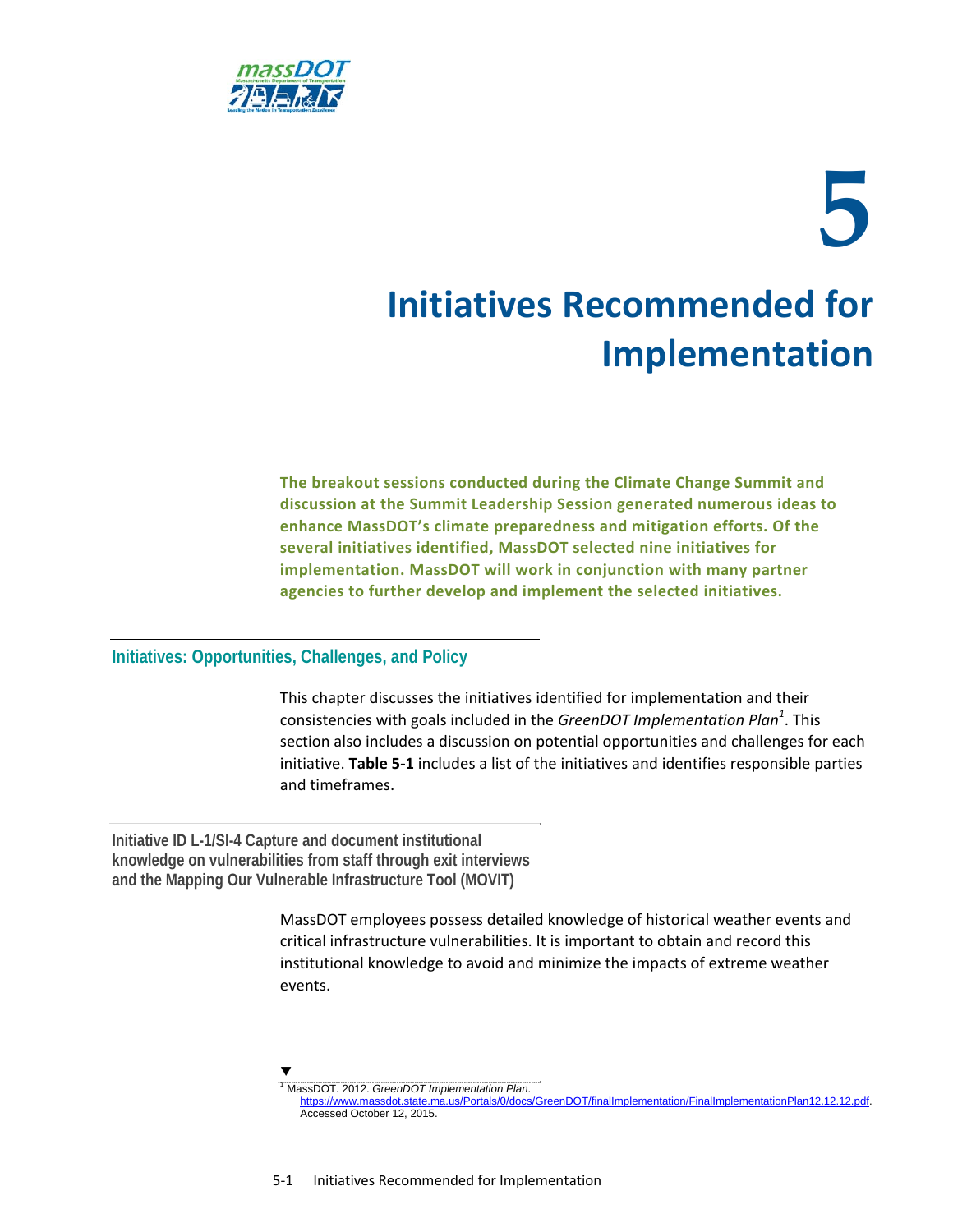

MassDOT will capture geospatial data on existing vulnerabilities through its new Mapping Our Vulnerable Infrastructure Tool (MOVIT). MOVIT is a web‐based application that will capture this information from staff on an on‐going basis and prior to leaving the agency. MassDOT will develop an effective vulnerability and adaptation data collection process as part of the Statewide Vulnerability Assessment Project (see Appendix B, *Climate Change Project Fact Sheets)* and will use the MOVIT application to capture and store spatial data.

Following the Statewide Vulnerability Assessment, MassDOT will continue to collect institutional knowledge from personnel on an on‐going basis and prior to leaving the organization. MassDOT Environmental Services has developed exit interview questions, provided in Appendix A, *Proposed Exit Interview Questions,* to facilitate the data collection process*.* This will result in mapped vulnerability data that will be used in the Massachusetts Project Planning System (MaPPS) and Early Environmental Coordination Checklist review processes.

This initiative will provide the opportunity to identify existing infrastructure vulnerabilities, ensure that adaptation actions are taken, and communicate needs to responsible staff. Identification of vulnerabilities and adaptation strategies will augment the State's asset database, strengthen infrastructure, and better ensure the ability to respond to extreme weather events. This initiative supports GreenDOT's goal to improve ecological function of water systems to adapt to climate change resilience.

This initiative includes:

- Developing a system to obtain institutional knowledge from MassDOT employees as part of the Statewide Vulnerability Assessment, on an on‐going basis, and prior to leaving the agency;
- Collecting and compiling data through the use of MOVIT; and
- $\blacktriangleright$  Routinely processing and analyzing the data for utilization in asset management and planning efforts.

**Initiative ID L-2/SIII-5 Incorporate climate change adaptation into MassDOT Highway Division asset management system and process and coordinate asset management across divisions and partner agencies** 

> Asset management is an essential framework and tool that evaluates and manages current system conditions to make informed decisions about allocating resources and balancing critical infrastructure needs. The MassDOT Highway Division asset management system currently consists of five working groups (policy, clearinghouse, data, location of assets, and collection methodology) that evaluate and address many risks facing MassDOT infrastructure. The MassDOT Highway Division developed a Transportation Asset Management Program (TAMP), which was recently submitted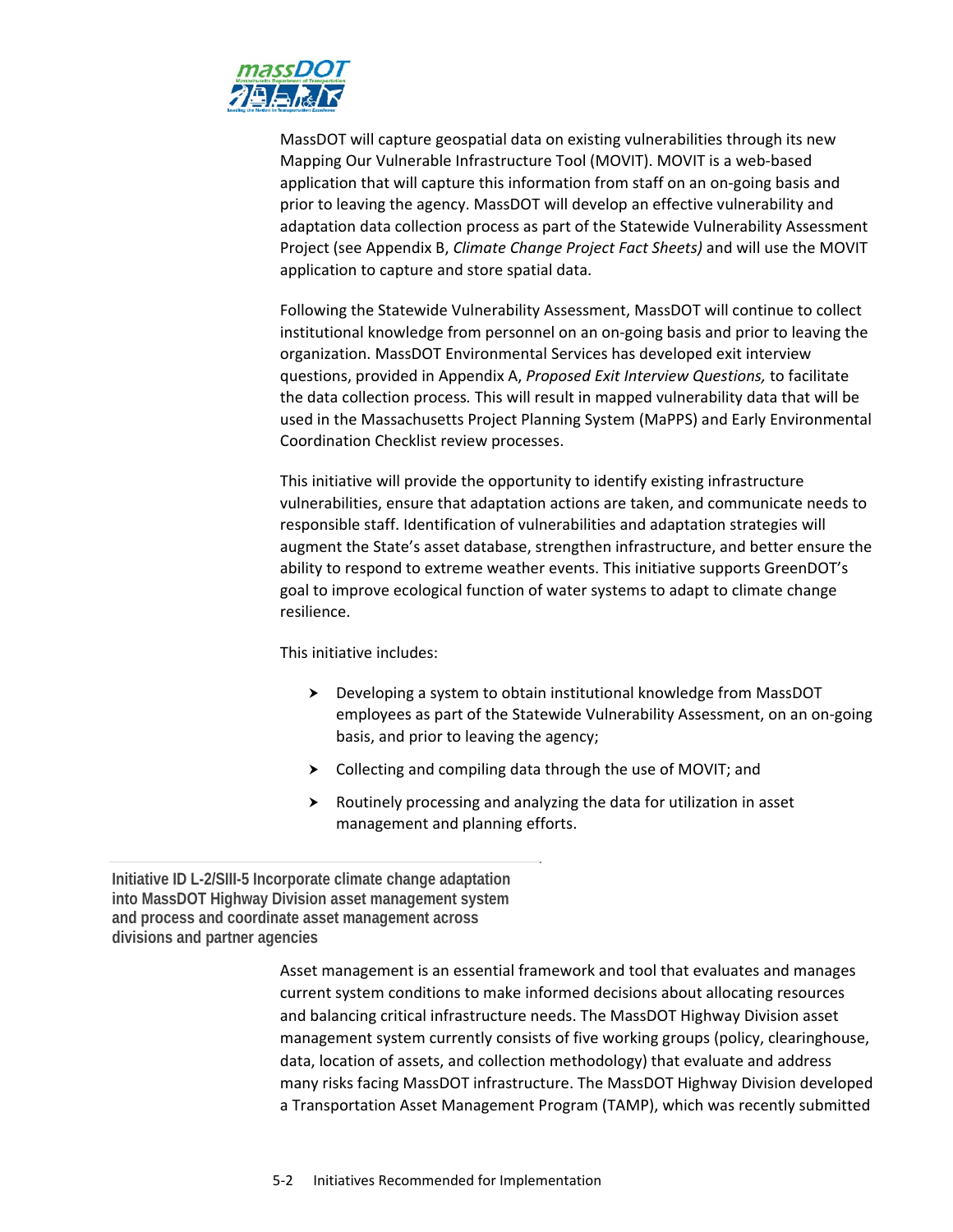

to legislature for review. The Transportation Asset Management Report outlined the inventory and condition analysis efforts of the Highway Division for state owned bridges and pavement in order to improve and preserve the National Highway System.

This initiative calls to incorporate climate change considerations into the MassDOT Highway Division's asset management system and process, with a focus on assets that serve multiple agencies and support operations, safety, emergency service, and economic priorities. Data generated from the on‐going vulnerability assessments and existing data collection methods such as LIDAR mapping, culvert mapping, and operations and maintenance records will help flag and prioritize vulnerable infrastructure. As a result, this initiative will support the GreenDOT Implementation Plan goal to improve the ecological function of water systems under the task, "adapt facilities for climate change resilience."

At the Climate Change Summit Leadership Session, it was recognized that more crossover is needed among MassDOT divisions and partner agencies to discuss asset management best practices, identify opportunities to consolidate similar efforts, and leverage contracts to achieve similar goals. As part of this initiative, MassDOT should establish a mechanism for regular communication among the asset management groups within MassDOT and partner agencies. A description of the asset management systems employed by the MBTA, MassDOT Aeronautics and Massport is provided below to facilitate this effort:

**MBTA**: The MBTA procured a core Enterprise Asset Management (EAM) System, Trapeze EAM, to manage all infrastructure assets. The MBTA has made several strategic investments in procuring professional services and additional software to create accurate revenue and non‐revenue, GIS based track maps to ensure data population, integrity, validation, and database support for the linear track inventory part of the system. The GIS-based track maps identify all assets along its rights of way with the help of LIDAR. These data, when transposed upon a topographical weather critical map, will aid MassDOT's wider efforts to model state critical assets for climate change and vulnerability. The MBTA Asset Management Program manages multiple categories of assets across the network that have a direct correlation to climate resiliency. For example, it will use risk to evaluate the impact of climate change and resiliency on operational and safety critical assets. The MBTA staff will be trained to conduct such assessments as part of the Asset Management Programs Subject Matter Expert Training curriculum.

**Aeronautics**: The Aeronautics Division coordinates aviation policy in the Commonwealth and oversees the state's public‐use general aviation airports, private‐use landing areas, and seaplane bases. The Aeronautics Division does not own or operate any of these airports and does not have an established Asset Management program. However, the Aeronautics Division has worked with agencies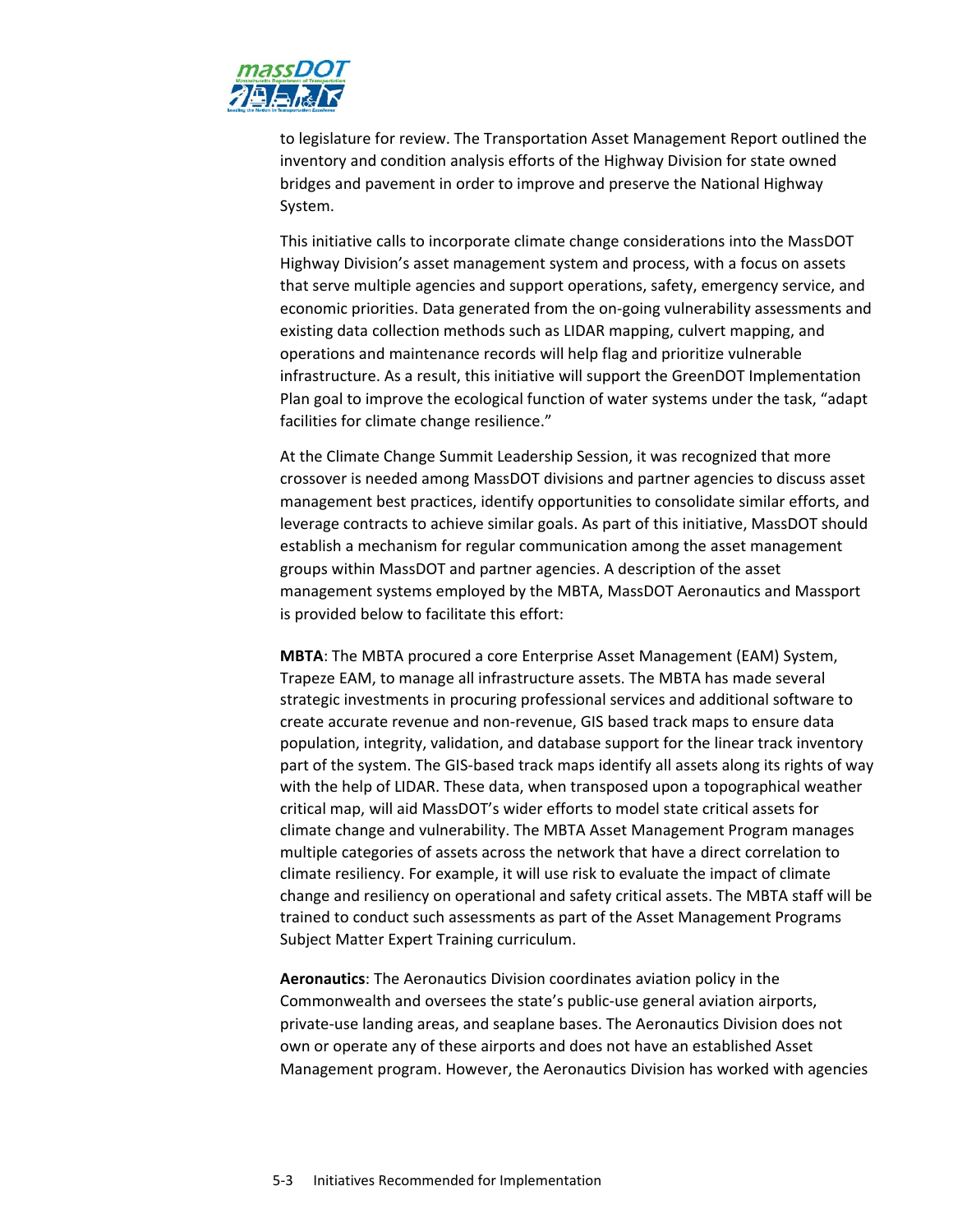

such as the State Police Fusion Center in the past to identify critical assets (such as fuel depots) that exist at municipally‐owned airports.

**Massport**: At Massport, the EAM program is used to manage asset and infrastructure. The EAM is designed to deliver a program for preventative and corrective maintenance procedures including preventative maintenance forecasting, labor management and scheduling, and inventory management. At its core are the applications Maximo, by IBM, and the Extend7000 mobile solution, by Schad. As the EAM program matures, it will be used to establish reliability centered on maintenance programs for major assets and systems and provide vital asset information using life‐cycle analysis to maximize asset replacement scheduling

This initiative includes:

- Developing methods to identify and prioritize essential Highway Division infrastructure;
- > Incorporating climate change adaptation into Highway Division asset management working group responsibilities; and
- Coordinating asset management across MassDOT Divisions and partner agencies.

**Initiative ID L-3 Utilize the Boston Harbor Flood Risk Model and data from the vulnerability assessments to identify current and future high risk areas and strengthen emergency management with local, state, and federal agencies** 

> As climate change impacts worsen in the future, transportation infrastructure will become more vulnerable. Assets that were degraded by past storm events will become increasingly susceptible to failure. Preemptive vulnerability identification and emergency response coordination are critical steps in preparing for extreme storm events.

Many agencies are currently involved in emergency coordination and meet on a regular basis. These agencies include MEMA, FEMA, MassDOT, DCR, USGS, and the National Weather Service (NWS). USGS and DCR operate river and tide gauges and collect water elevation data. The NWS monitors precipitation and water elevations. The Northeast River Forecast Center provides 3‐ and 5‐day flood forecasts, and alerts a network of agencies when water elevations are forecast to reach dangerous levels.

During extreme weather events, the state Emergency Operations Center (EOC) located in Framingham serves as the center for operations control. MassDOT personnel are present in the EOC, serving as members of MEMA's Emergency Support Function (ESF) team prior to, during, and after storms to assist in emergency management and recovery as it relates to transportation. MassDOT responds to assistance requests received by MEMA from municipalities during and following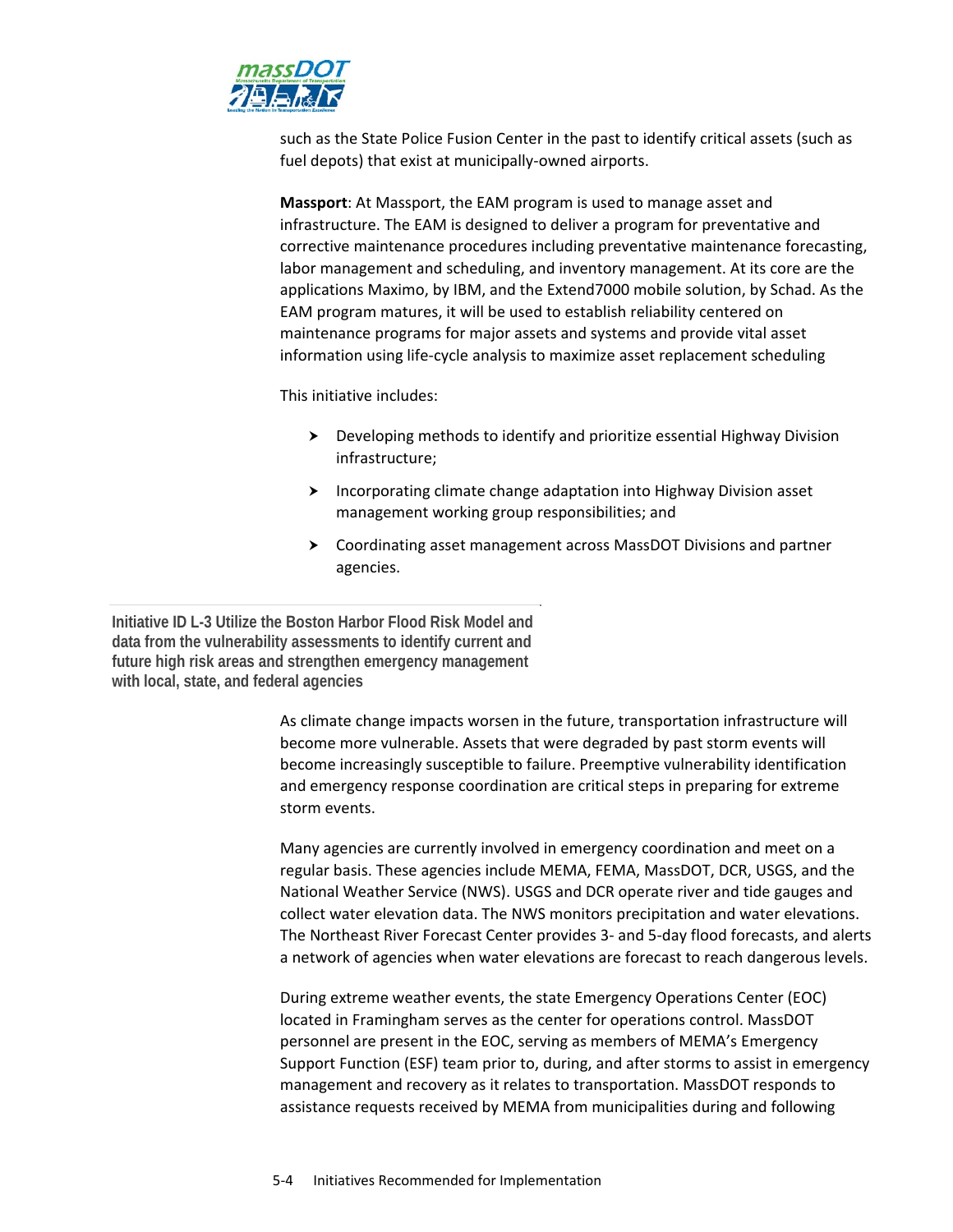

emergency events, providing equipment (and operators) such as plows, sandbags, jersey barriers, and front‐end loaders. This effort is often done in coordination with the Massachusetts National Guard.

In the metro Boston area, DCR's Engineering Division operates flood control dams on the Charles and Mystic Rivers and coordinates with the MBTA for flood warnings on the Muddy River in the Brookline Longwood area. When the USGS Muddy River stream gauge approaches flood levels, the Kendall Green Line Station is prepared for closure and a temporary dam is constructed at the tunnel to prevent flood damage. MassDOT also participates in emergency response at the Boston EOC. The Army Corps of Engineers is currently constructing a flood relief system in this area.

Following storms that cause river erosion and landslides, the Office of the State Geologists assists MassDOT in characterizing the geomorphologic causes of these impacts. FEMA often retains the USGS to mark high water levels and subsequently re‐delineate flood zones.

Following the Climate Change Summit, coordination with DCR indicated that gaps in instrumentation and data exist in flood prediction and emergency management. For example, USGS and DCR operate a network of stream and tide gauges throughout Massachusetts. However, a significant number of these gauges do not have corresponding flood stage values associated with the water body. This essentially renders the gauge information unusable in the effort of flood forecasting and urban flash flood warning.

This initiative calls to engage local, state, and federal agencies to strengthen storm event and post storm event emergency management. The Boston Harbor Flood Risk Model and data generated by the various vulnerability assessments will be utilized to identify current and future high-risk areas, plan hazard response tasks and identify impacts to evacuation routes. As part of this initiative, MassDOT will coordinate with DCR, USGS, and other agencies to help fill existing gaps in instrumentation and data where possible.

This initiative includes:

- ▶ Coordinating with cooperating agencies such as MEMA, FEMA, DCR, USGS, and NWS to strengthen emergency management;
- Using the Boston Harbor Flood Risk Model and data generated from the vulnerability assessments to identify emergency situation vulnerabilities and identify evacuation routes;
- Working with DCR, USGS, and other cooperating agencies to identify and address water elevation instrumentation, data, and other needs; and
- ▶ Inter-agency coordination on climate change data including a process for requesting data and streamlining data transmittal.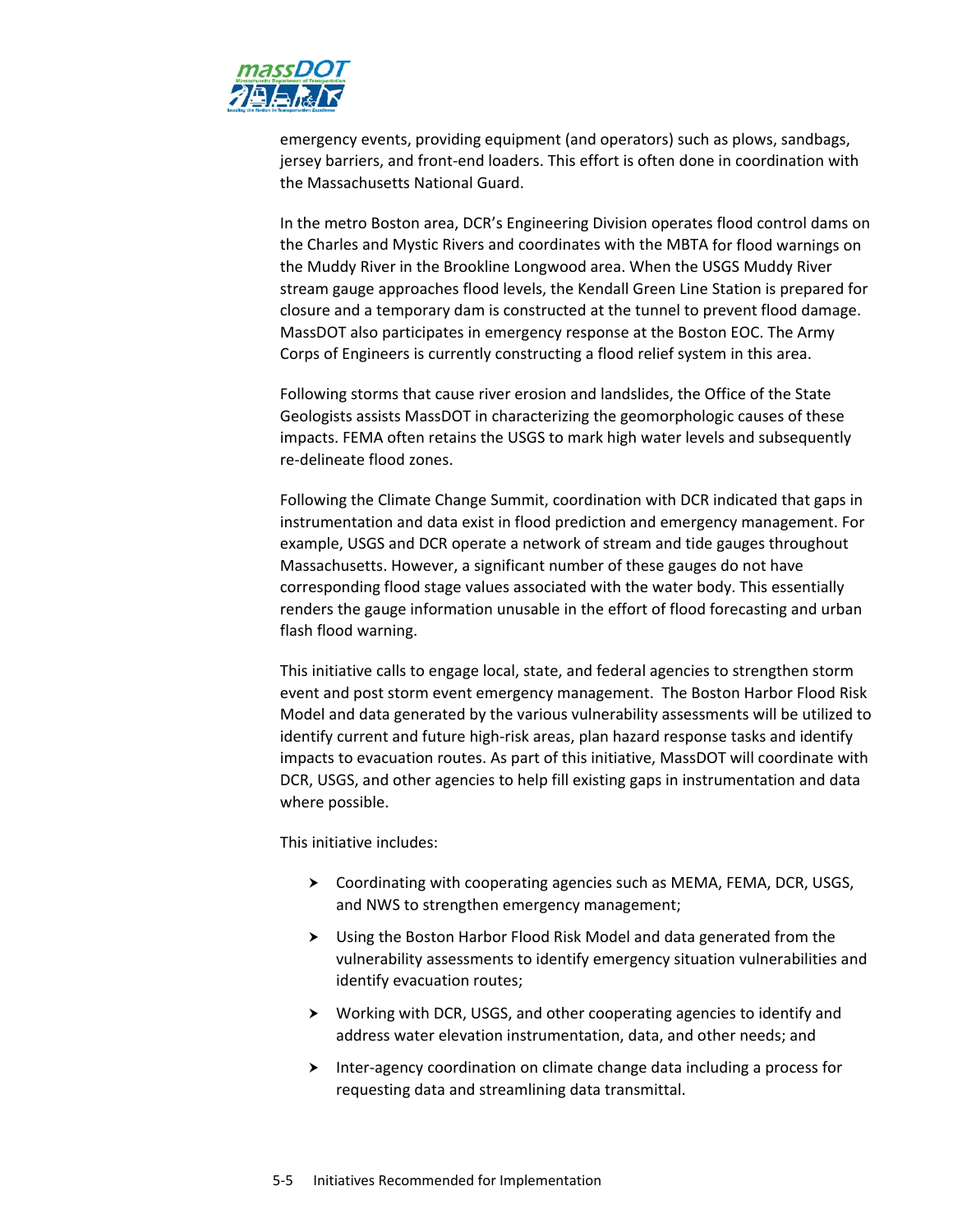

**Initiative ID L-4/SII-22 Leverage permit granting authority and ability to influence Section 61 findings to promote mitigation** 

> In 2009, the Massachusetts legislature signed the Healthy Transportation Compact (HTC) into law as part of transportation reform. The Compact aims to adopt best practices that increase efficiency and improve health by coordinating land use, transportation and public health policy efforts. MassDOT also promotes Complete Streets, a design approach that seeks to increase the safety and comfort of all roadway users. MassDOT includes accommodations in line with HTC and Complete Streets where feasible, but many private development projects do not include bicycle and pedestrian facilities and limit transit options.

This initiative promotes the goals outlined in the HTC and Complete Streets by seeking to ensure that MassDOT bicycle and pedestrian requirements are met on private development projects. Land use agencies and MassDOT can influence private development plans during the permitting processes to incorporate multimodal/alternative transit options into projects. This initiative is consistent with the GreenDOT Implementation Plan goals to design a multi‐modal transportation system, promote healthy transportation and livable communities and triple bicycling, transit, and walking mode share.

This initiative includes:

- $\triangleright$  Reviewing private development plan submittals through the Massachusetts Environmental Policy Act (MEPA) review or other regulatory processes to determine if proposals include multi‐modal facilities in line with the HTC and Complete Streets; and
- Working with developers and providing comments on proposals requiring the inclusion of multi‐modal facilities.

**Initiative ID L-6/SIII-2 Evaluate environmental regulation and permitting processes to address major challenges to climate change adaptation and mitigation projects, and identify opportunities to streamline permitting** 

> Adaptation and mitigation projects can sometimes trigger lengthy and problematic regulatory reviews and permitting processes, depending on the environmental resources present at the site. As a result, design alternatives that feature climate change adaptation components and some types of mitigation projects may be dismissed. The number of environmental regulations involved during project permitting, particularly for climate change adaptation and mitigation projects, are numerous and often regulate many of the same resources.

This initiative seeks to coordinate with state and federal agencies to address current regulatory road blocks involved in climate change adaptation and mitigation projects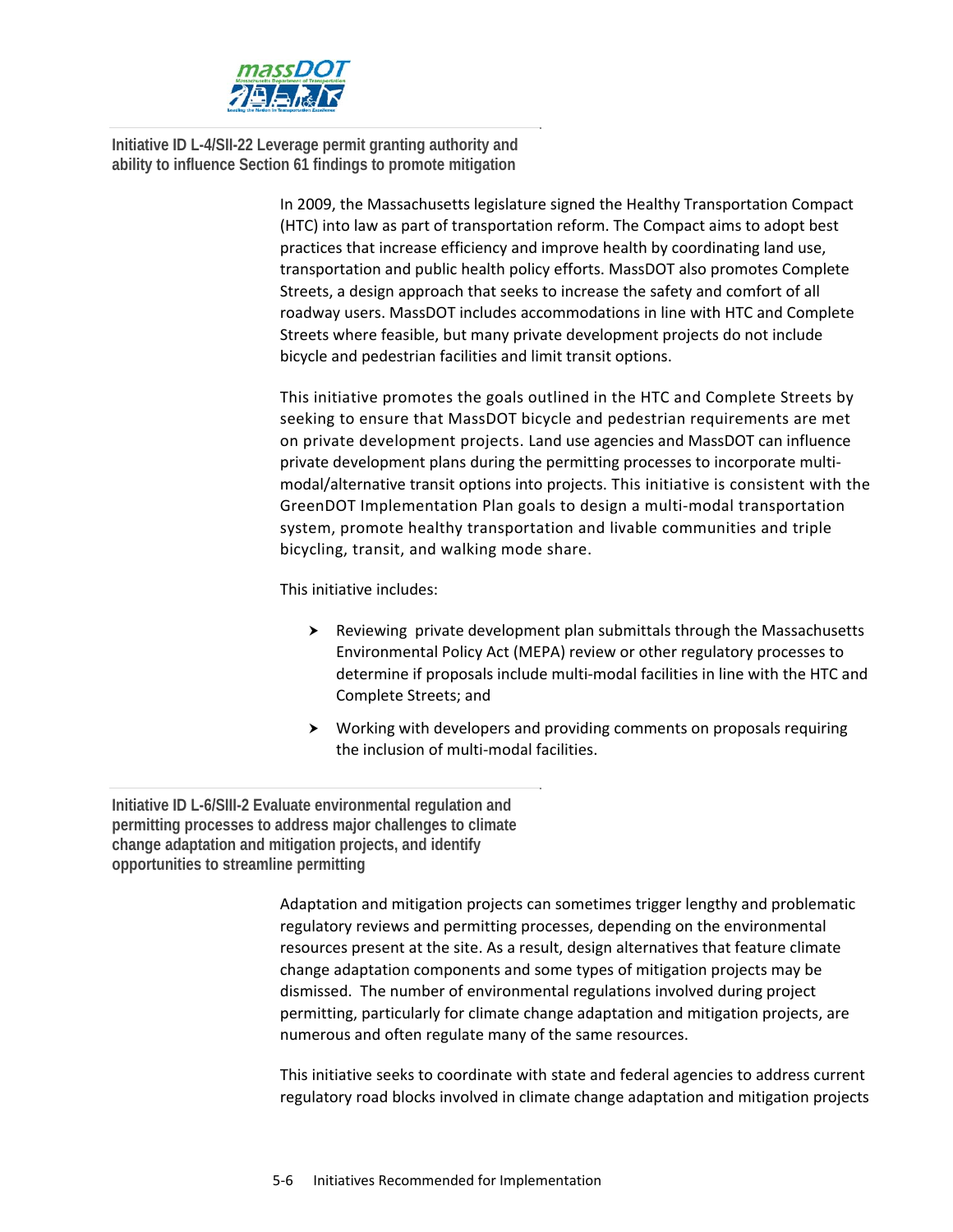

and identify opportunities to streamline permitting processes. As part of this initiative, working group(s) representing state and federal agencies will be developed and past examples of streamlining processes will be evaluated to adopt best practices. This effort will facilitate the delivery of climate change adaptation and mitigation projects in a cost effective and timely manner.

This initiative is consistent with the GreenDOT Implementation Plan goals to enhance ecological performance of MassDOT impacted land and to improve the ecological function of water systems.

This initiative includes:

- Developing working group(s) representing state and federal agencies;
- Examining environmental regulation and permitting processes to identify and address major challenges to climate change adaptation and mitigation projects;
- Evaluating current permitting processes to identify streamlining opportunities; and
- Analyzing past examples of streamlining mechanisms to determine best practices.

### **Initiative ID L-7- Pilot Deerfield Watershed Stream Crossing Resilience Program**

Stream crossing and culvert maintenance are critical components in the development of resilient infrastructure. However, replacing undersized culverts with adequately sized ones can be cost prohibitive. During the Climate Change Summit Leadership Session, participants discussed the development of a statewide culvert purchasing program to promote climate change adaptation. This program would involve state agencies and municipalities submitting an application and accompanying studies to an interagency panel demonstrating how the upgraded culvert would improve resiliency in that area. The applicant would then be awarded prefabricated culverts free of cost.

Prior to the publication of the 2015 Climate Change Summit Report, EEA informed MassDOT of a grant competition organized by the Department of Housing and Urban Development (HUD). The HUD National Disaster Resiliency Competition made available \$1 billion in funding to increase resiliency in areas that were damaged by federally declared disasters between 2011 and 2013.

In light of this potential funding opportunity, MassDOT Highway Division Environmental Services coordinated with the Chief Engineer's Office regarding the proposed culvert purchasing program to determine if this idea was feasible and practical to pursue. It was determined that because the cost of the culvert itself is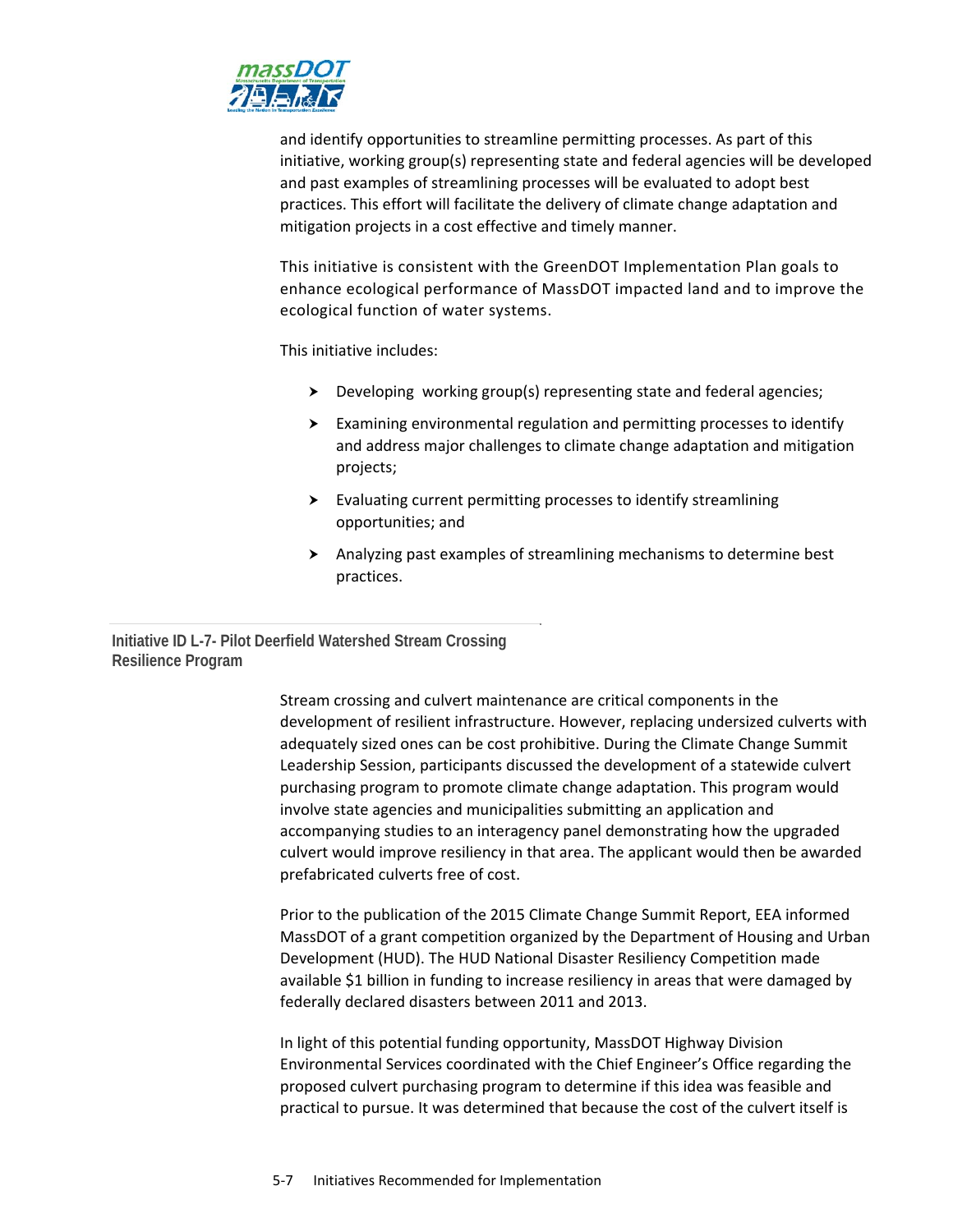

only a small portion of the overall cost of culvert replacements (the majority of the cost being permitting, delivery, and installation), this initiative was not practical.

During the coordination process, the concept of this initiative was changed to the development of a resiliency pilot program consisting of packaged culvert adaptation projects that would be designed and permitted by MassDOT in conjunction with the Department of Ecological Restoration (DER). This pilot program will leverage the data and decision support matrix resulting from the in‐process Deerfield Watershed Vulnerability Assessment to identify and prioritize vulnerable road‐stream crossings. The adaptation projects will integrate grey and green infrastructure to increase the structural integrity of MassDOT assets while providing streambed/bank restoration and habitat connectivity**.** This initiative will support the GreenDOT Implementation Plan goal to improve ecological function of water systems to adapt facilities to climate change.

This new initiative was included as part of the Commonwealth's application to the National Disaster Resiliency Competition. The application was submitted to HUD in October of 2015. Unfortunately, MassDOT was recently informed that the Commonwealth was not awarded funding under this grant opportunity. As such, MassDOT will seek an alternative funding source(s) to implement this initiative during its development process.

This initiative includes:

- Analyzing the Deerfield Watershed Vulnerability Assessment decision support matrix to identify priority adaption sites;
- $\triangleright$  Coordinating with DER, EEA, and other partner agencies to design and permit culvert adaptation projects integrating green and grey infrastructure; and
- $\blacktriangleright$  Identify funding source(s).

**Initiative ID SI-3 Develop adaptation design guidance and other resources and provide training for project managers and design teams** 

> MassDOT is currently conducting multiple studies, such as the Statewide Vulnerability Assessment, to identify vulnerable infrastructure. Once vulnerabilities are established, MassDOT will modify design guidance and accepted methodologies to increase infrastructure resilience. MassDOT will provide training to project managers and design teams to incorporate adaptation into project design. This initiative will support the GreenDOT Implementation Plan goal to improve ecological function of water systems under the task adapt facilities for climate change resilience.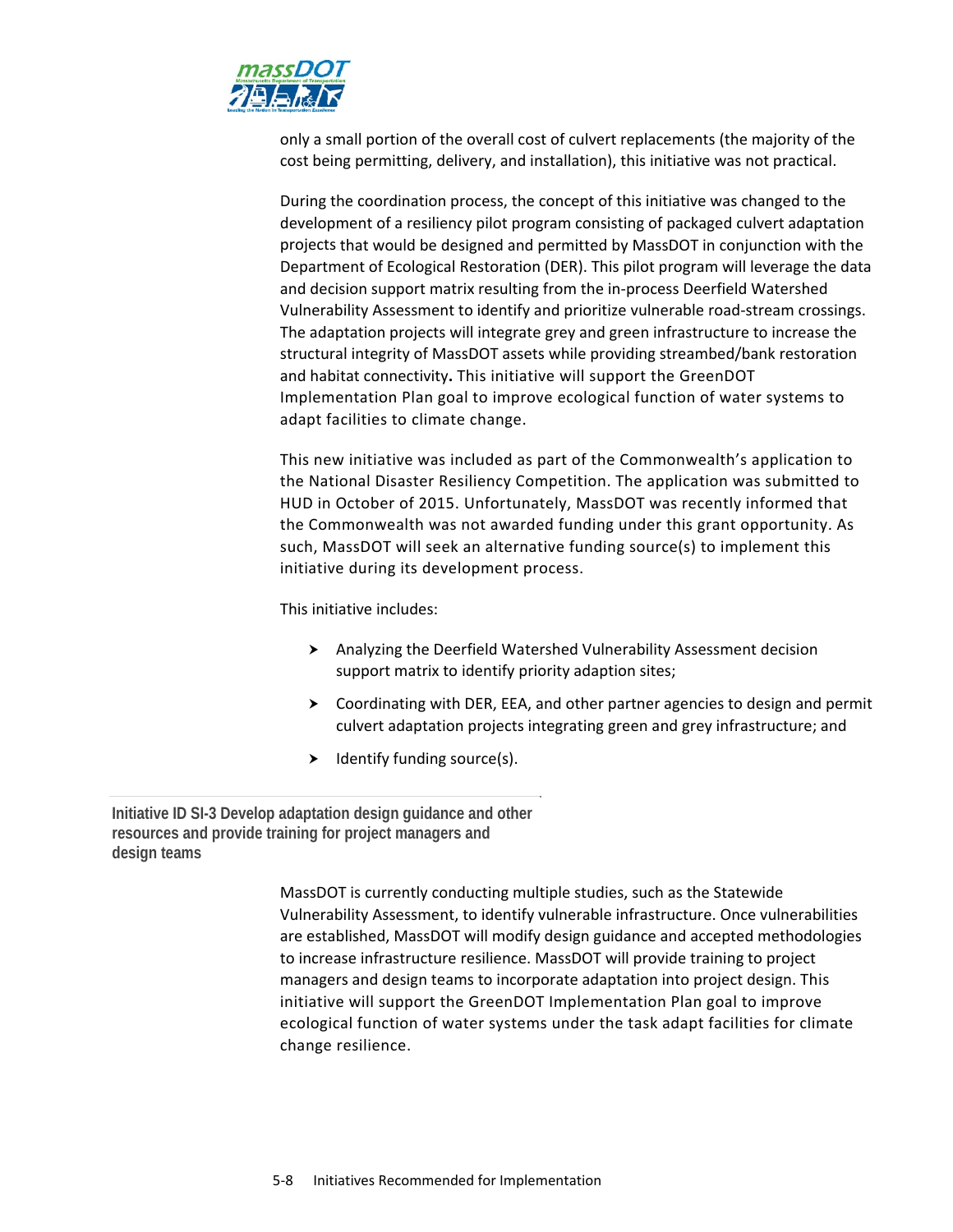

This initiative includes:

- ▶ Identifying vulnerable infrastructure through completion of on-going studies;
- Developing resources, design guidance and accepted methodologies for designers to apply to projects in vulnerable areas; and
- $\triangleright$  Developing training and educating designers on new design guidance.

**Initiative ID SIII-1 Require a holistic evaluation of all vulnerability, environmental, transportation, and social data sets in the earliest project planning phases** 

> Understanding a broad range of constraints and sensitive resources early in project planning ensures resilient infrastructure and helps avoid permitting issues later in the project development process. This initiative will also reduce the need to retrofit infrastructure for adaptation measures post-construction. MassDOT will vet and compile data sources including vulnerability data and leverage project planning tools such as MaPPS. MaPPS is a web‐based GIS and project development tool that will bring together transportation, safety, environmental, and vulnerability data to help arrive at the most context sensitive design (see Chapter 2, *Overview of Climate Change Summit Presentations and Breakout Sessions*).

The holistic evaluation of a diverse range of data sets during project planning will support GreenDOT's goals to enhance ecological performance of MassDOT impacted land and improve ecological function of water systems.

This initiative includes:

- $\blacktriangleright$  Identifying and developing data sources for project planning; and
- $\triangleright$  Providing guidance to planning and design teams on acceptable data and best use of data.

**Initiative ID SIII-1a Incorporate sustainability and resiliency review items into the Early Environmental Coordination Checklist** 

> This initiative closely relates to and complements Initiative ID SIII‐1. MassDOT Highway Division requires that designers complete and submit an Early Environmental Coordination Checklist (EECC) with backup information and explanations regarding public involvement, regulatory requirements, and project context. This is a key step in the project planning process described previously. Completion of this checklist and its requirements is necessary for the project to obtain approval from MassDOT Highway Division Environmental Services and proceed with a 25 percent Design Public Hearing. Modifications to the EECC will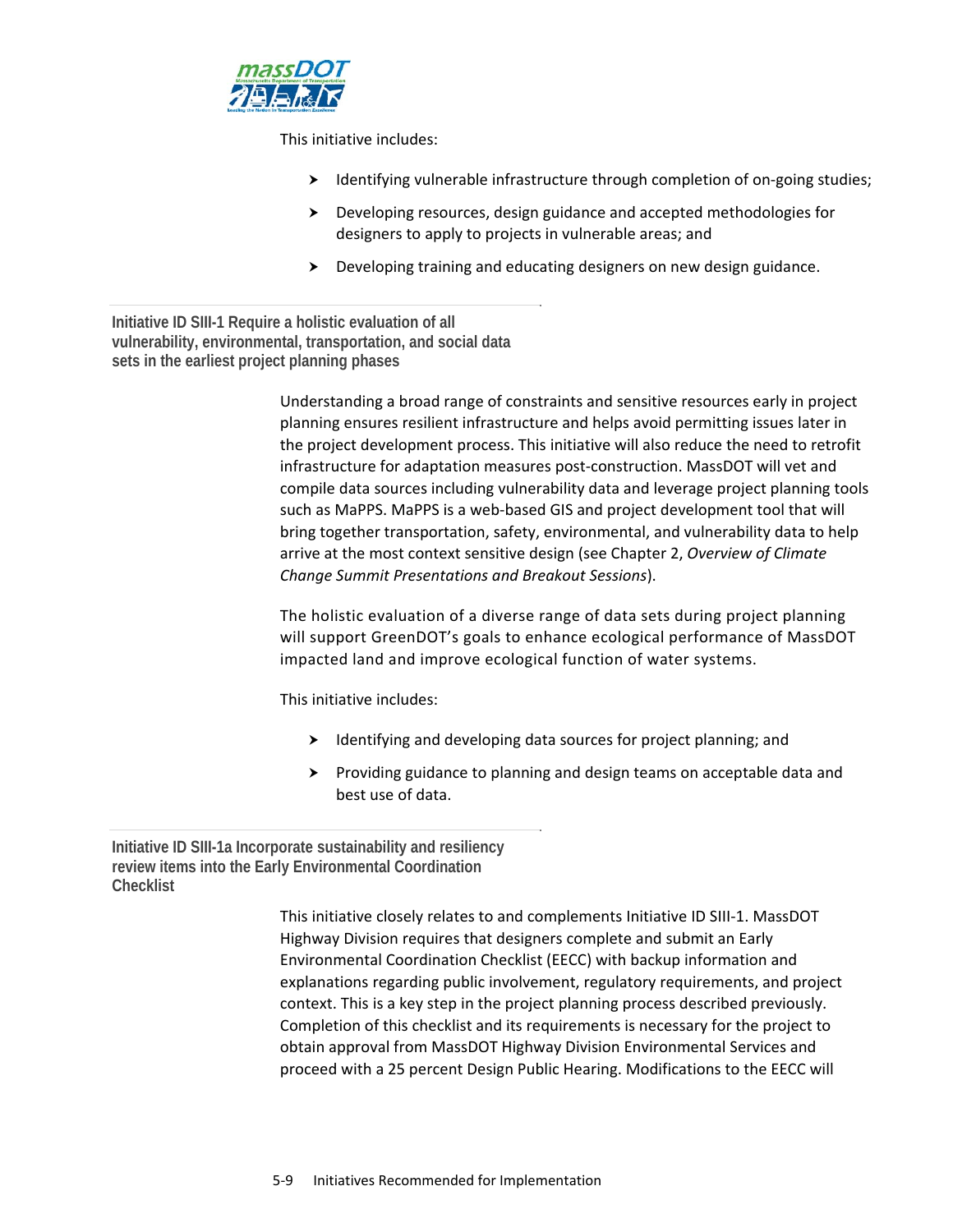

prompt designers to consider sustainability and climate change adaptation in their design and result in more sustainable and resilient infrastructure.

By incorporating resiliency into the EECC, this initiative will support GreenDOT's goal to improve ecological function of water systems under the task adapt facilities for climate change resilience.

This initiative includes:

- Establishing sustainability (climate change mitigation) and climate change adaptation questions for incorporation into the EECC;
- Developing instructions and guidance for design teams on best available data and established methodologies;
- Educating designers on modifications to the EECC and best practices.

#### **Implementation Timelines**

MassDOT has categorized initiatives for implementation by timeframe. The implementation timeframes (**Table 5‐1**) include:

- Short-term,  $0$  to 2 years;
- ▶ Medium-term, 2 to 5 years; and
- Long‐term, 5+ years.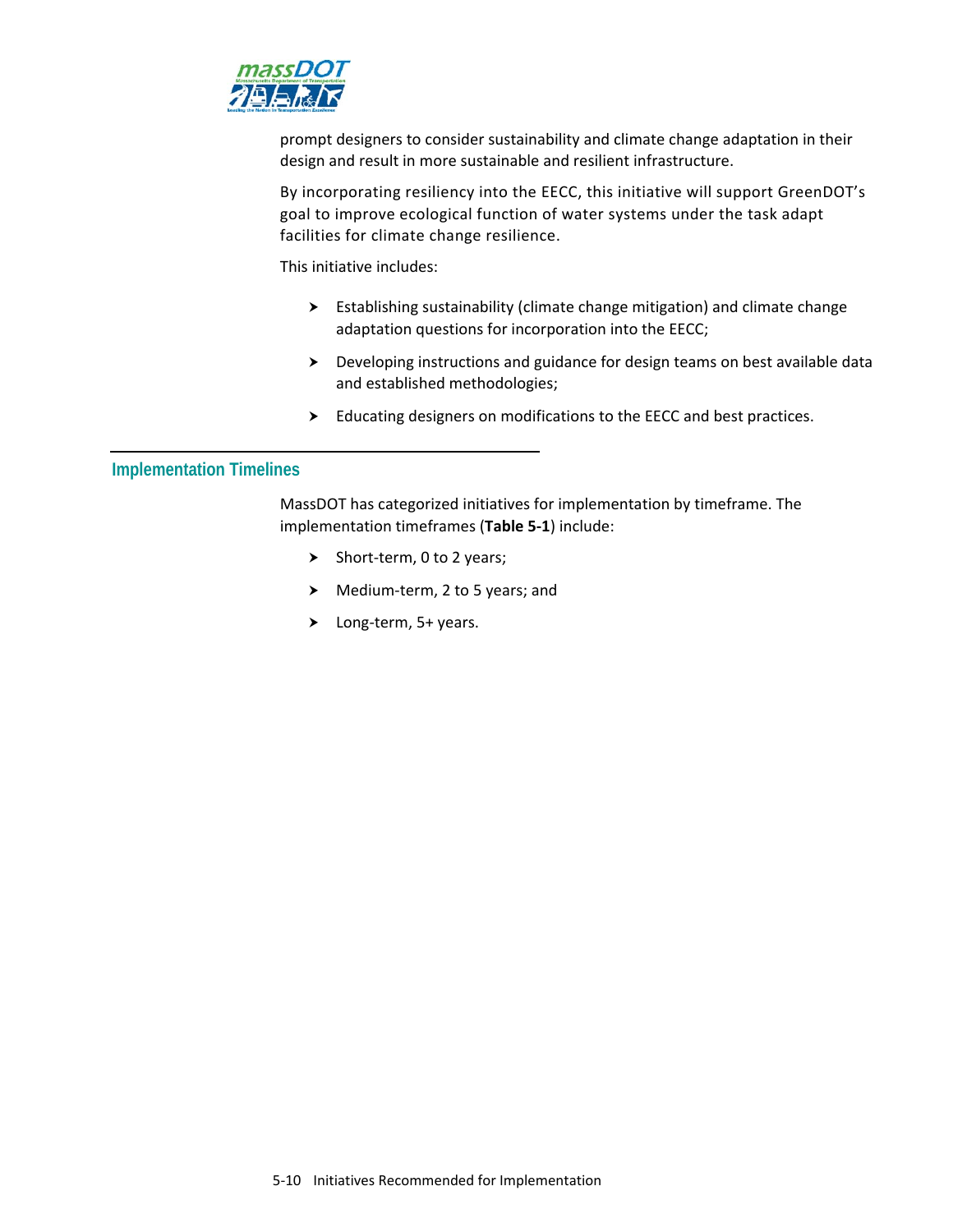

## **Table 5‐1 Initiatives Selected for Implementation**

| ID           | Initiative                                                                                                                                                                                                                       | <b>Responsible Party and Timeframe</b>                                                                                                                                                                                                                                                   |
|--------------|----------------------------------------------------------------------------------------------------------------------------------------------------------------------------------------------------------------------------------|------------------------------------------------------------------------------------------------------------------------------------------------------------------------------------------------------------------------------------------------------------------------------------------|
| $L-1/SI-4$   | Capture and document institutional<br>knowledge on vulnerabilities from staff<br>through exit interviews and the Mapping<br>Our Vulnerable Infrastructure Tool<br>(MOVIT)                                                        | MassDOT Office of Transportation<br>٠<br>Planning<br><b>MassDOT Highway Division</b><br>٠<br><b>Environmental Services</b><br><b>Environmental Compliance</b><br>٠<br>Coordinators (conducted June 2015<br>ERIP interviews)<br>Short-term, 0 to 2 years                                  |
| $L-2/SIII-5$ | Incorporate climate change adaptation<br>into MassDOT Highway Division asset<br>management system and process and<br>coordinate asset management across<br>divisions and partner agencies                                        | <b>MassDOT Highway Division Asset</b><br>٠<br><b>Management Steering Committee</b><br><b>MBTA Commissioner</b><br>$\blacksquare$<br><b>MassDOT Highway Division Assistant</b><br>٠<br>Chief Engineer's Office<br>Medium-term, 2 to 5 years                                               |
| $L-3$        | Utilize the Boston Harbor Flood Risk<br>Model and data from the vulnerability<br>assessments to identify current and future<br>high risk areas and strengthen emergency<br>management with local, state, and federal<br>agencies | <b>MassDOT Highway Division</b><br>٠<br><b>Environmental Services</b><br><b>MassDOT Operations and Maintenance</b><br>٠<br>FEMA/MEMA<br>$\blacksquare$<br><b>USGS</b><br>٠<br><b>DCR</b><br>٠<br><b>NWS</b><br>٠<br>Municipalities<br>U.S. Coast Guard<br>п<br>Medium-term, 2 to 5 years |
| $L-4/SII-22$ | Leverage permit granting authority and<br>ability to influence Section 61 findings to<br>promote mitigation                                                                                                                      | MassDOT Office of Transportation<br>٠<br>Planning<br>Medium-term, 2 to 5 years                                                                                                                                                                                                           |